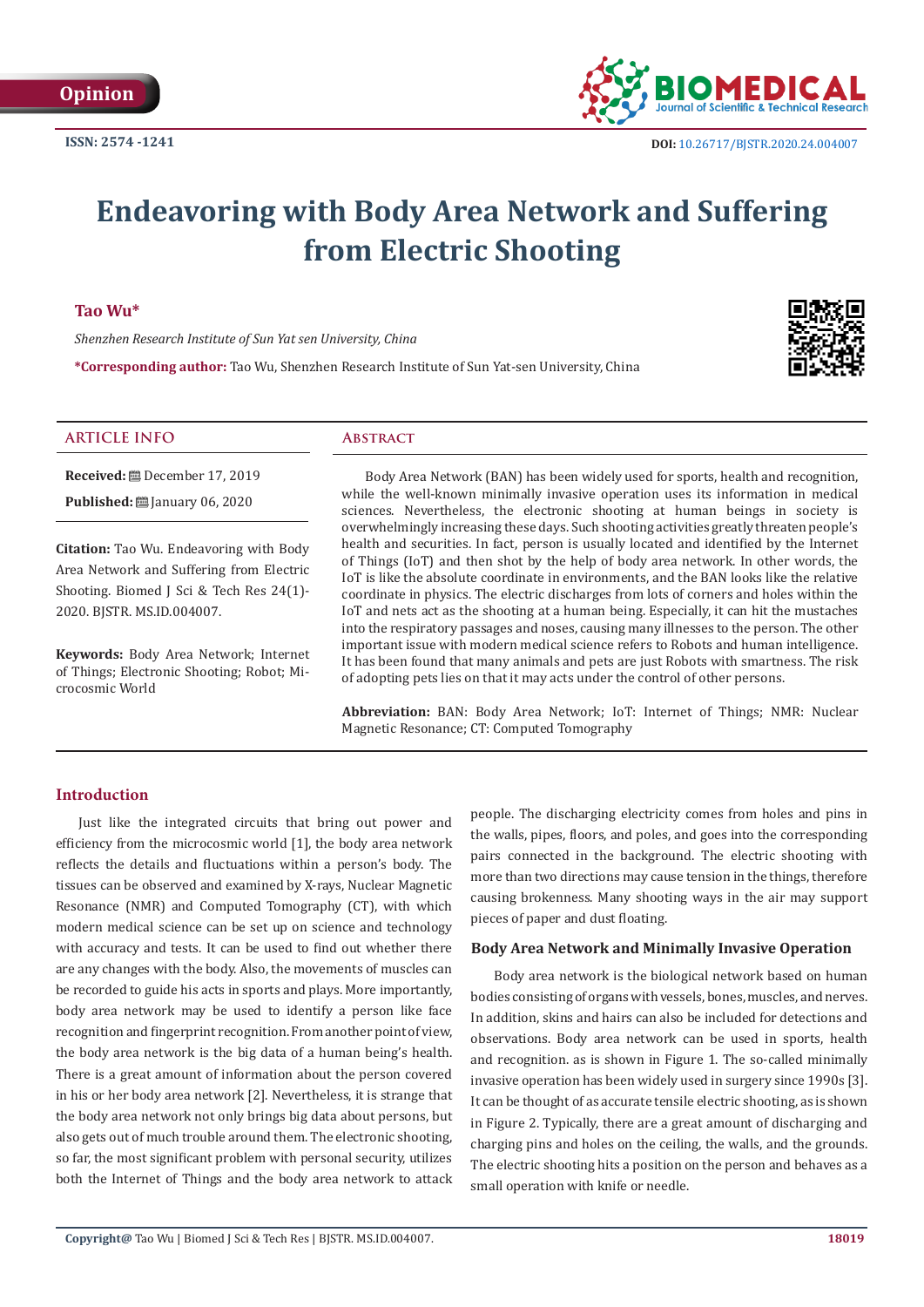

**Figure 1:** Illustration of body area network.



**Electric Shooting, Mustache and Lungs** 



Figure 3: Cut-off mustaches into the head and the lung.

The electric shooting may be suddenly started by anonymous persons and beats people from about all points of view. In modern buildings, it is even hard to avoid the electric shooting in one's habit. As far as we know, one paramount challenge occurs with man's cutting off mustaches, which may be shotted into his noses and arrive at his respiratory passages and lungs. It seems that the vibrissa in medicine are just mustaches flowed into the noses. As a matter of fact, both the mustaches and the small cut-off hairs may be shotted into one's lungs and heads, as are shown in Figure 3.

Also, the irritability with noses may also be caused by mustaches flied into the noses and the electric shooting. The headache and catching a cold are assumed to be caused by the electric shooting and mustaches too. It is supposed that the recovery of a human being with such illnesses needs to repel such mustaches out of one's body, for which the electric shooting is still deemed as the appropriate choice.

# **Internet of Things, Robots and Pets**



**Figure 4:** Schrödinger's Cat or Doraemon.

 People live in a world of all things in a network. The stationary computers, televisions, and telephones are all connected to the Internet by the human beings. By contrast, Internet of things connect almost all intelligent objects and things around them even without human beings. While the Internet emphasizes on the person, the Internet of Things or IoT focuses on the connectivity and communication of things [4]. The IoT provides several services for the society: Firstly, it charges and discharges electricity to maintain a surveillance network. For example, it provides the location of carriages and persons passing through them. Secondly, it collects information about the environments and receive instructions to control Robots. Nowadays, there are many Robots in the streets and countryside. Many animals and pets are in fact Robots. A speculation is that the cloning in biology is manufacturing a similar Robot. A majority of unanimous cats and dogs may be Robots, which are charged and connected by wireless IoT. The danger with big animals lies not only on the electric power and shooting, but also on the personal ideas behind. As is shown in Figure 4, the Schrödinger's cat in quantum mechanics is used to describe the doubt of the cat's liveness. "As described by quantum mechanics, the cat is simultaneously alive and dead until it is observed [5]."